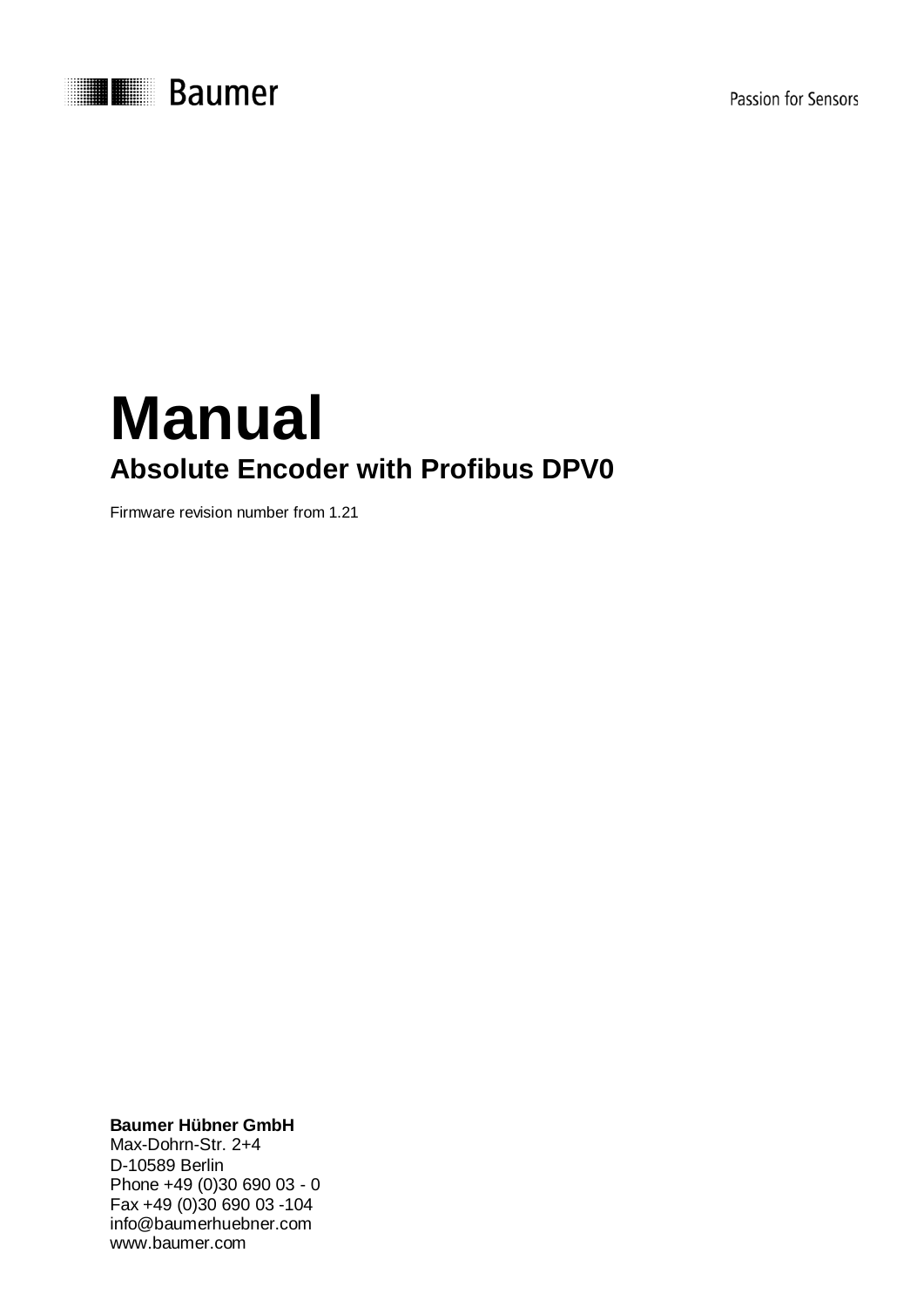

### **Contents**

|                                      | Page |
|--------------------------------------|------|
| 1                                    |      |
| 1.1<br>12                            |      |
| $\overline{2}$                       |      |
| 3                                    |      |
| $\boldsymbol{4}$                     |      |
| 5                                    |      |
| 5 <sub>1</sub><br>5.2                |      |
| 6<br>6.1<br>6.2                      |      |
| 7                                    |      |
| 7.1                                  |      |
| 7.2                                  |      |
| 7.3<br>7.4                           |      |
| 8                                    |      |
| 9<br>9.1<br>9.2<br>9.3<br>9.4<br>9.5 |      |
| 10                                   |      |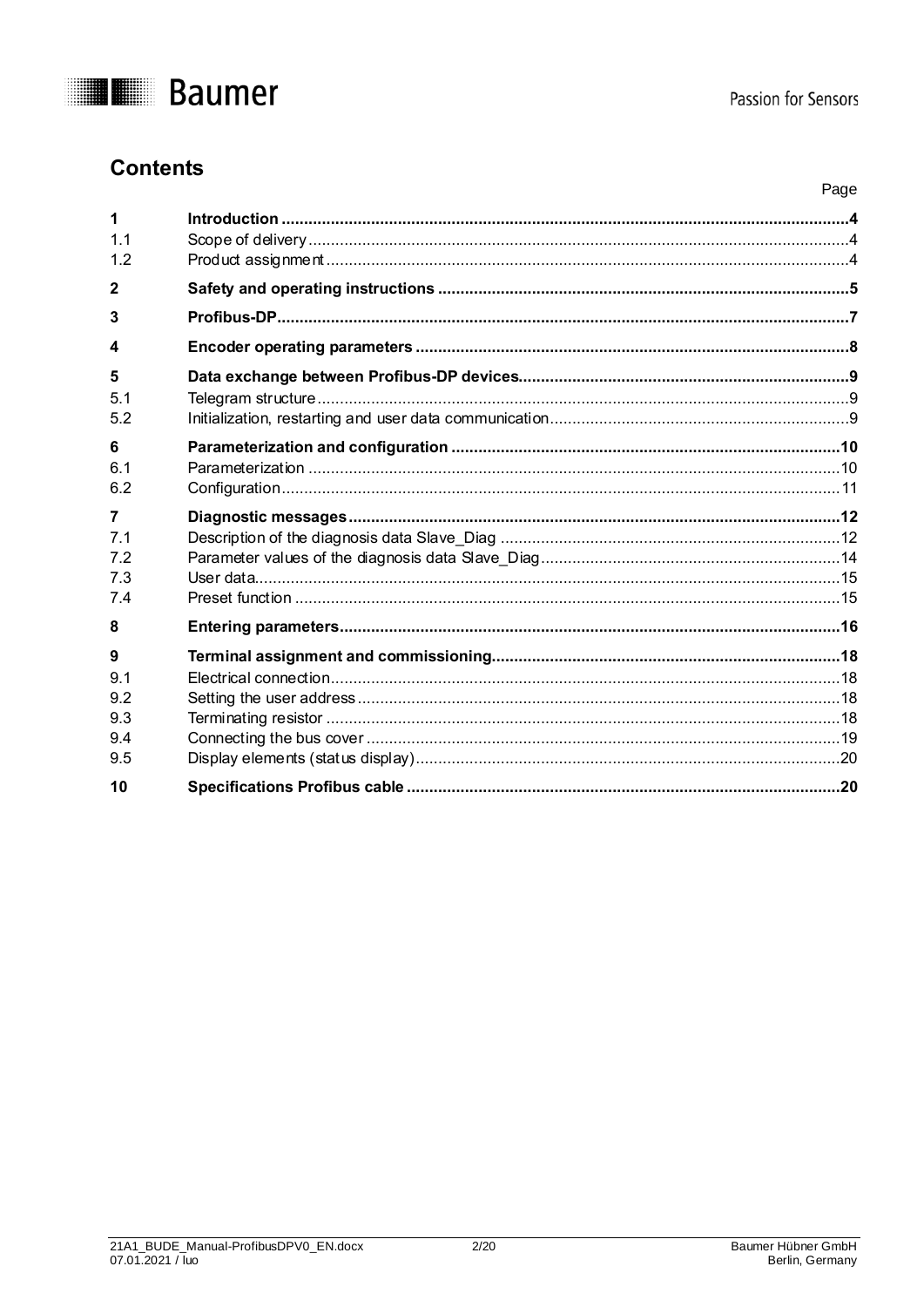

### **Disclaimer of liability**

The present manual was compiled with utmost care, errors and omissions reserved. For this reason Baumer Huebner GmbH rejects any liability for the information compiled in the present manual. Baumer Huebner GmbH nor the author will accept any liability for direct or indirect damages resulting from the use of the present information.

At any time we should be pleased receiving your comments and proposals for further improvement of the present document.

#### **Registered trademarks**

SIEMENS®, SIMATIC®, Step7® und S7® are registered trademarks of Siemens AG. PROFIBUS, the PROFIBUS Logo and PROFIdrive are registered trademarks of the PROFIBUS user organisation respectively of PROFIBUS International (PI).These and other names applied in the present manual that at the same time are registered trademarks are not correspondingly marked. Having omitted the respective marking does not necessarily imply that the names are not registered trademarks or that there are no existing patents and protected patented designs.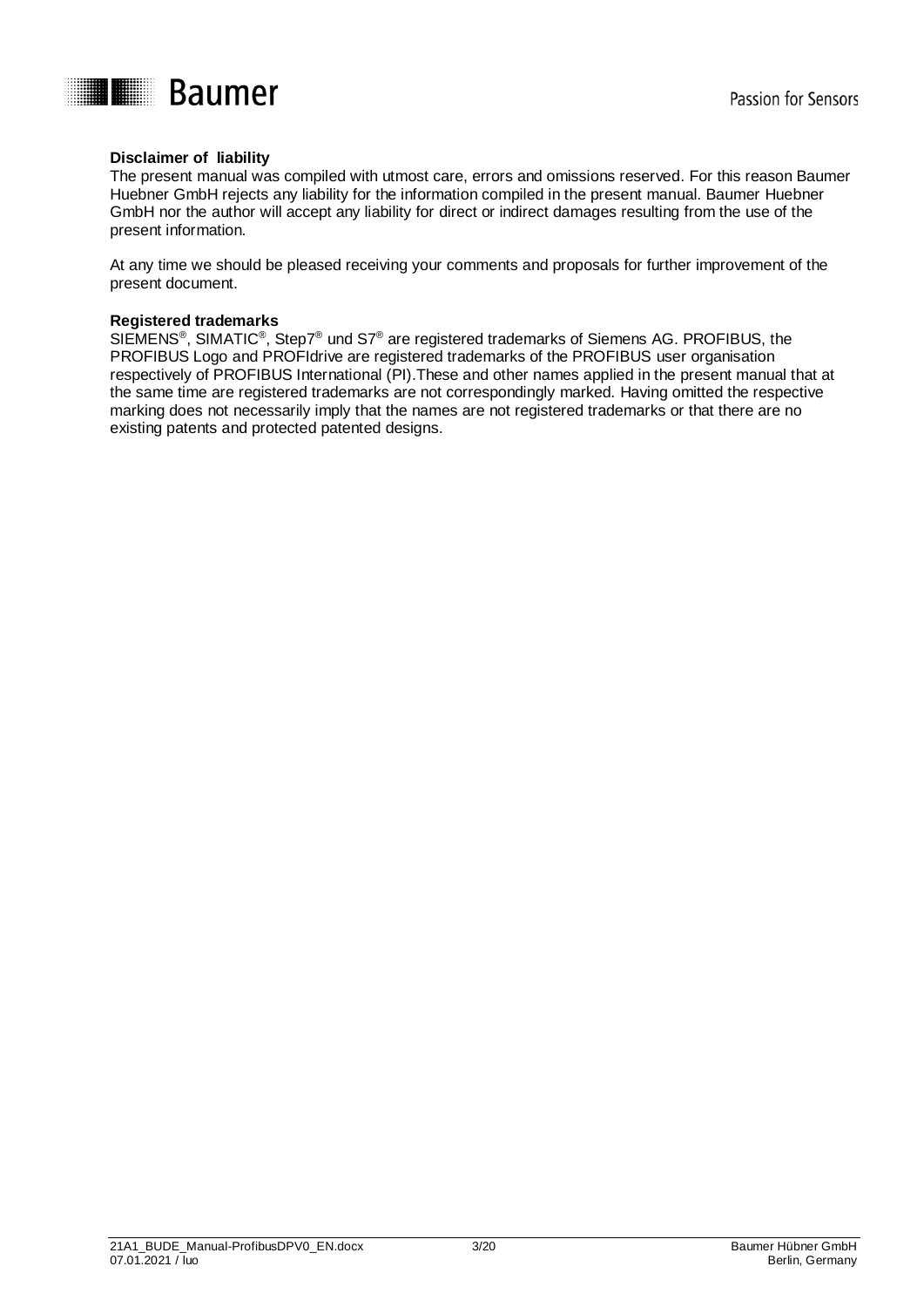

### <span id="page-3-0"></span>**1 Introduction**

### <span id="page-3-1"></span>**1.1 Scope of delivery**

Please check the delivery upon completeness prior to commissioning. Depending on encoder configuration and part number delivery is including:

- Basic encoder or HEAG162SP with Profibus bus cover
- GSD file and manual available as download in the internet at <https://www.baumer.com/goto/q3QXK>

### <span id="page-3-2"></span>**1.2 Product assignment**

### **Shaft encoder**

| <b>Product</b>           | <b>GSD file</b> | <b>Product family</b>      |
|--------------------------|-----------------|----------------------------|
| AMG 11 P 13              | PB13DPV0.GSD    | AMG 11 - Singleturn 13 bit |
| AMG 11 P 29              | PB29DPV0.GSD    | AMG 11 - Multiturn 29 bit  |
| AMG 81 P 13              | PB13DPV0.GSD    | AMG 81 - Singleturn 13 bit |
| AMG 81 P 29              | PB29DPV0.GSD    | AMG 81 - Multiturn 29 bit  |
| PMG10#-###.###P0.3000#.# | PB13DPV0.GSD    | PMG 10 - Singleturn 13 bit |
| PMG10#-###.###P0.3600#.# | PB29DPV0.GSD    | PMG 10 - Multiturn 29 bit  |

### **Hollow / Endshaft encoder**

| <b>Product</b>           | <b>GSD file</b> | <b>Product family</b>      |
|--------------------------|-----------------|----------------------------|
| HMG 11 P 13              | PB13DPV0.GSD    | HMG 11 - Singleturn 13 bit |
| HMG 11 P 29              | PB29DPV0.GSD    | HMG 11 - Multiturn 29 bit  |
| HMG10#-###.###P0.3000#.# | PB13DPV0.GSD    | HMG 10 - Singleturn 13 bit |
| HMG10#-###.###P0.3600#.# | PB29DPV0.GSD    | HMG 10 - Multiturn 29 bit  |

### **HEAG 162 converter**

| <b>Product</b> | <b>GSD file</b> | <b>Product family</b>     |
|----------------|-----------------|---------------------------|
| HEAG 162 SP 13 | PB13DPV0.GSD    | HEAG 162 converter 13 bit |
| HEAG 162 SP 18 | PB18DPV0.GSD    | HEAG 162 converter 18 bit |
| HEAG 162 SP 29 | PB29DPV0.GSD    | HEAG 162 converter 29 bit |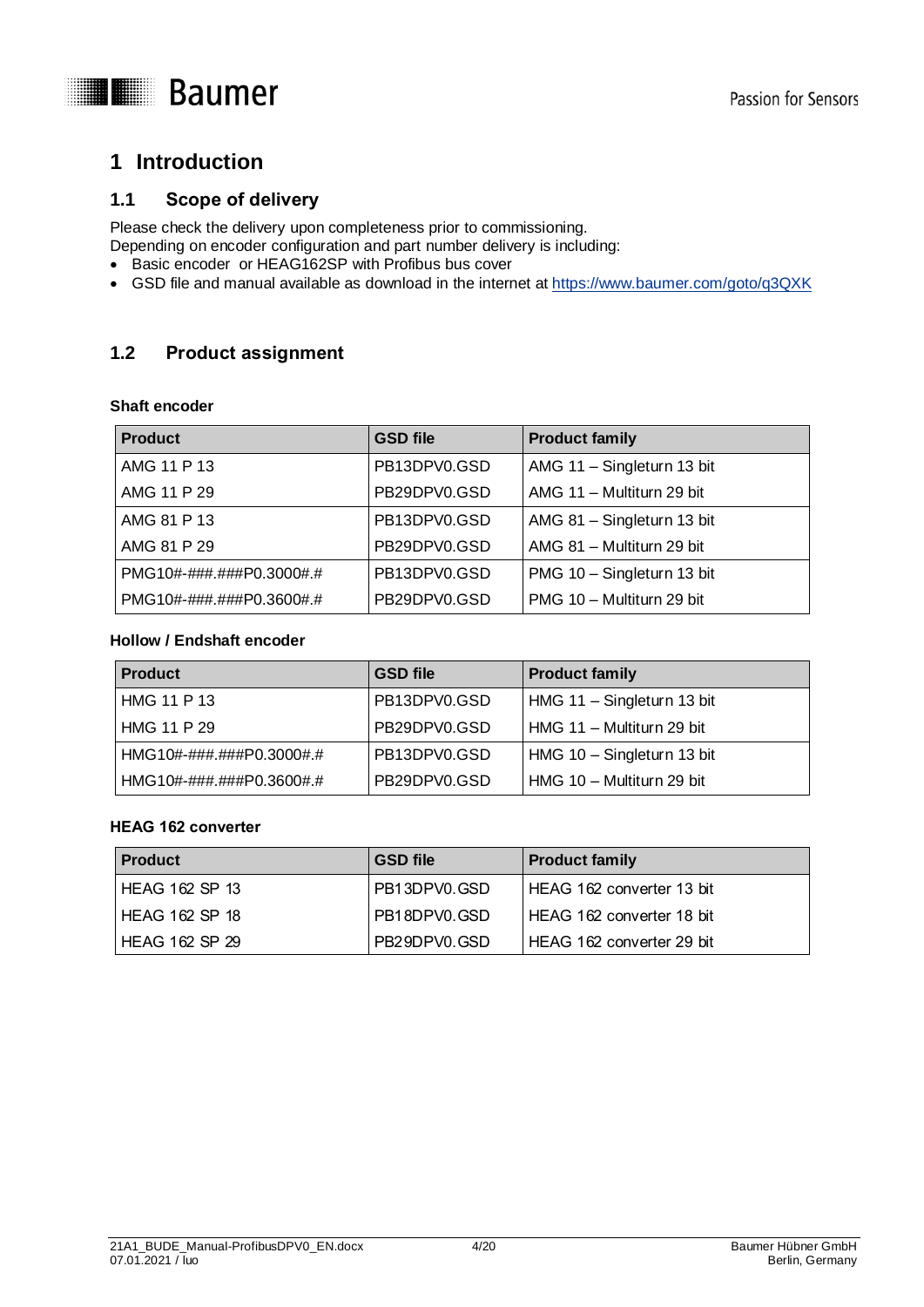

### <span id="page-4-0"></span>**2 Safety and operating instructions**

### **Supplementary information**

- This manual is intended as a supplement to already existing documentation (catalogues, data sheets and assembly instructions). They can be downloaded at [https://www.baumer.com/goto/q3QXK.](https://www.baumer.com/goto/q3QXK)
- The manual must be read without fail before initial commissioning of the equipment.

### **Intended purpose of the equipment**

- The encoder is a precision measurement device. It is used to determine angular positions and revolutions, and to prepare and supply measured values in the form of electrical output signals for control systems. It may only be used for this purpose.
- The HEAG is a signal converter which reads cyclically data words as ssi master. It provides the data words to transmit them via Profibus. The HEAG may only be used for this purpose.

### **Commissioning**

- The encoder/converter may only be installed and assembled by suitably qualified experts.
- Observe the operating instructions of the machine manufacturer.

### **Safety remarks**

- Prior to commissioning the equipment, check all electrical connections.
- If installation, electrical connection or any other work performed at the encoder or at the equipment is not correctly executed, this can result in a malfunction or failure of the encoder.
- Steps must be taken to exclude any risk of personal injury, damage to the plant or to the operating equipment as a result of encoder failure or malfunction by providing suitable safety precautions.
- Encoders must not be operated outside the limited values specified in the product information (see detailed product documentation).

*Failure to comply with the safety remarks can result in malfunctions, personal injury or damage to property.*

### **Transport and storage**

- Only ever transport or store encoders in their original packaging.
- Never drop encoders or expose them to major vibrations.

### **Assembly**

- Avoid impacts or shocks on the housing and shaft.
- Avoid any twist or torsion on the housing.
- Do not open the encoder or make any mechanical changes to it.

*The shaft, ball bearings, glass pane or electronic components can be damaged. In this case, safe and reliable operation cannot be guaranteed.*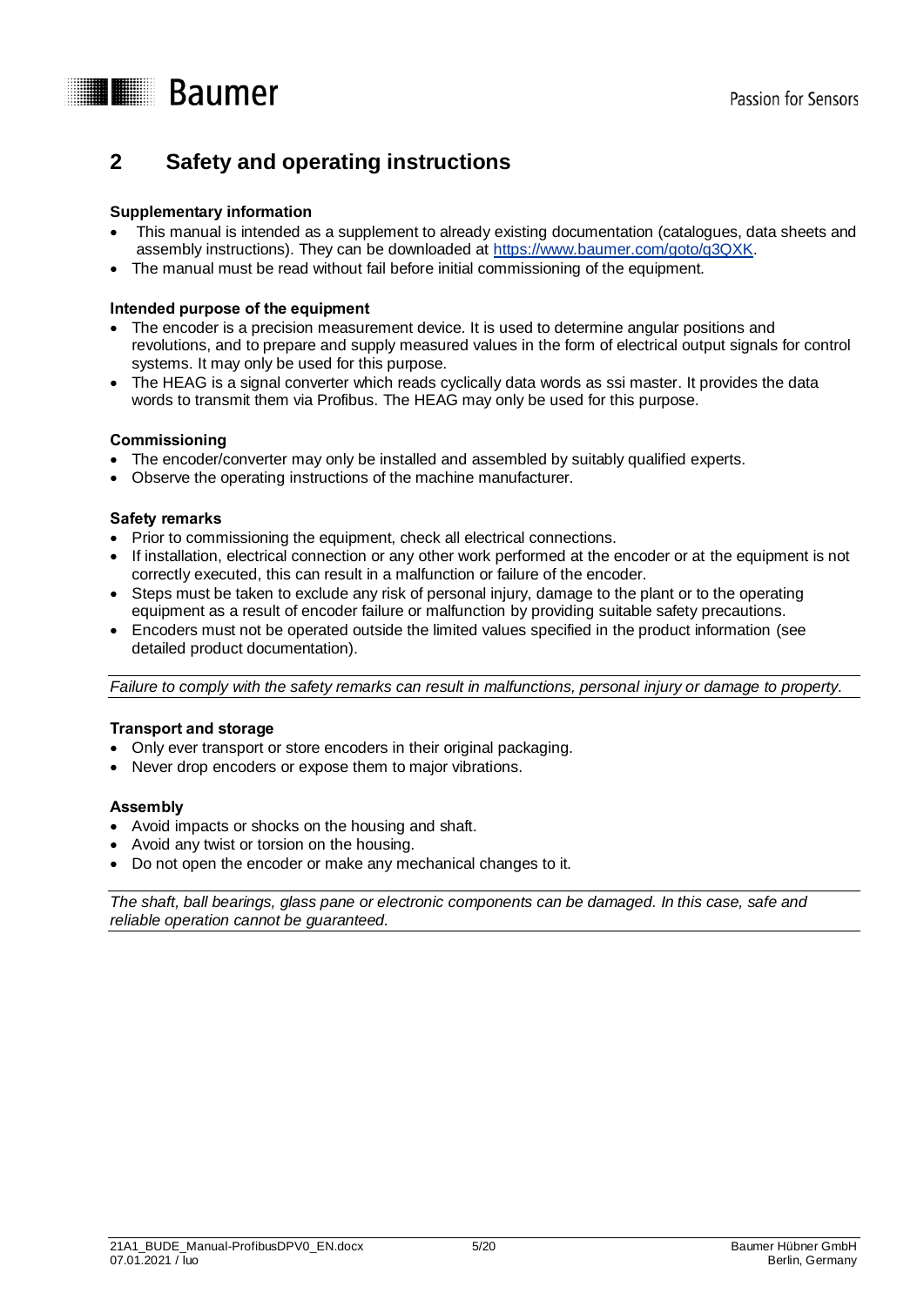

### **Electrical commissioning**

- Do not make any electrical changes at the encoder/converter.
- Do not carry out any wiring work when the encoder/converter is live.
- Never plug or unplug the electrical connection when the encoder/converter is live.
- Ensure that the entire plant is installed in line with EMC requirements. The installation environment and wiring affect the electromagnetic compatibility of the encoder/converter. Install the encoder/converter and supply cables separately or at a long distance from cables with high interference emissions (frequency converters, contactors etc.)
- When working with consumers which have high interference emissions, make available a separate power supply for the encoder/converter.
- Completely shield the encoder/converter housing and connecting cable.
- Connect the encoder to the protective earth (PE) conductor using shielded cable. The braided shield must be connected to the cable gland or plug. Ideally, aim at bilateral connection to protective earth (PE), the housing via the mechanical assembly, the cable shield via the downstream devices. In case of earth loop problems, earth on one side only as a minimum requirement.

*Failure to observe these instructions can result in malfunctions, material damage or personal injury.*

#### **Disposal**

- Encoder AMG 81 contains a battery.
- Dispose of encoder/converter in accordance with locally applicable legislation.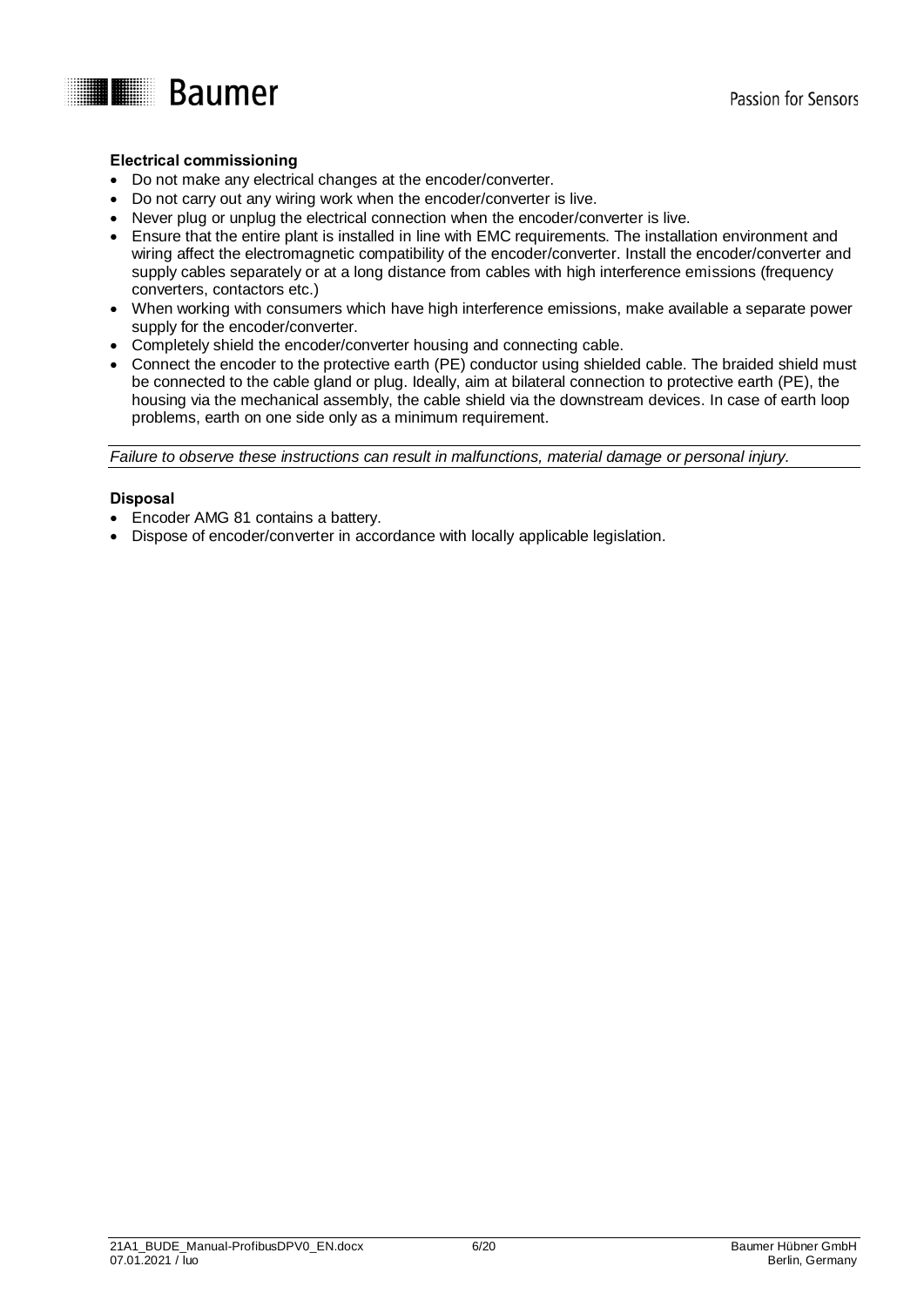

### <span id="page-6-0"></span>**3 Profibus-DP**

### **General**

Bus systems are connecting structures which generate communication between several components. The Profibus-DP is a manufacturer-independent open communication system for applications in the fields of production, process and building automation. It is broken down into three variants:

- Profibus FMS for data communication between control units on the production and process management level.
- Profibus PA for process engineering applications.
- Profibus DP for fast data exchange between control units and decentral peripherals in automation engineering applications.

The Profibus system comprises the following device types:

- DP master class 1 (DPM1) is a control system, which cyclically exchanges information with a DP slave.
- DP master class 2 (DPM2) are programming or project processing devices or controllers.
- DP slave is a peripheral device which receives output data and forwards input data to the programmable logic controller.

The Profibus system is broken down into a monomaster system and a multimaster system by the number of active masters in operation during the operating phase.

- In a monomaster system, only one master class 1 and the DP slaves are active in the bus.
- In a multimaster system, several masters and the DP slaves are active in the bus. The masters can optionally either belong to class 1 or class 2.

The Profibus DP is characterized by the following features:

- Short response times (1 ms with 32 users and 12 MBaud)
- Reliable transmission procedure (Hamming distance 4)
- Availability of a wide range of standardized system components
- Good diagnostic capability
- Simple handling and facility for upgrading
- User-oriented bus system
- Open system

Profibus-DP is standardized by standard EN 50170 Vol. 2. This standard defines the communication and user profiles. The user profile for the encoder/converter is profile 1.1. The user profile is differentiated depending on the number of supported functions according to device class 1 and 2. Device class 2 has a greater number and contains all the functions of class 1. Parameterisation and preset functions are supported only by class 2. The device supports classes 1 and 2.

### **GSD file**

The device master data file (GSD file) is a descriptive file which describes all the encoder/converter data required for operation. The data itself is filed in the ROM of the encoder/converter. The data can be subdivided into two sections.

- General definitions contain information such as the manufacturer's name, product designation, Ident. number, Profibus-specific parameters and baud rates.
- Application-related definitions include configuration possibilities, parameters, parameter descriptions, hardware and software status and diagnostic possibilities.

The format and content are defined in line with the EN 50170 standard.

The GSD file has the ident no. 059B for all the described products. This GSD file is an essential condition for parameterization and configuration of the encoder/converter with a configuration tool.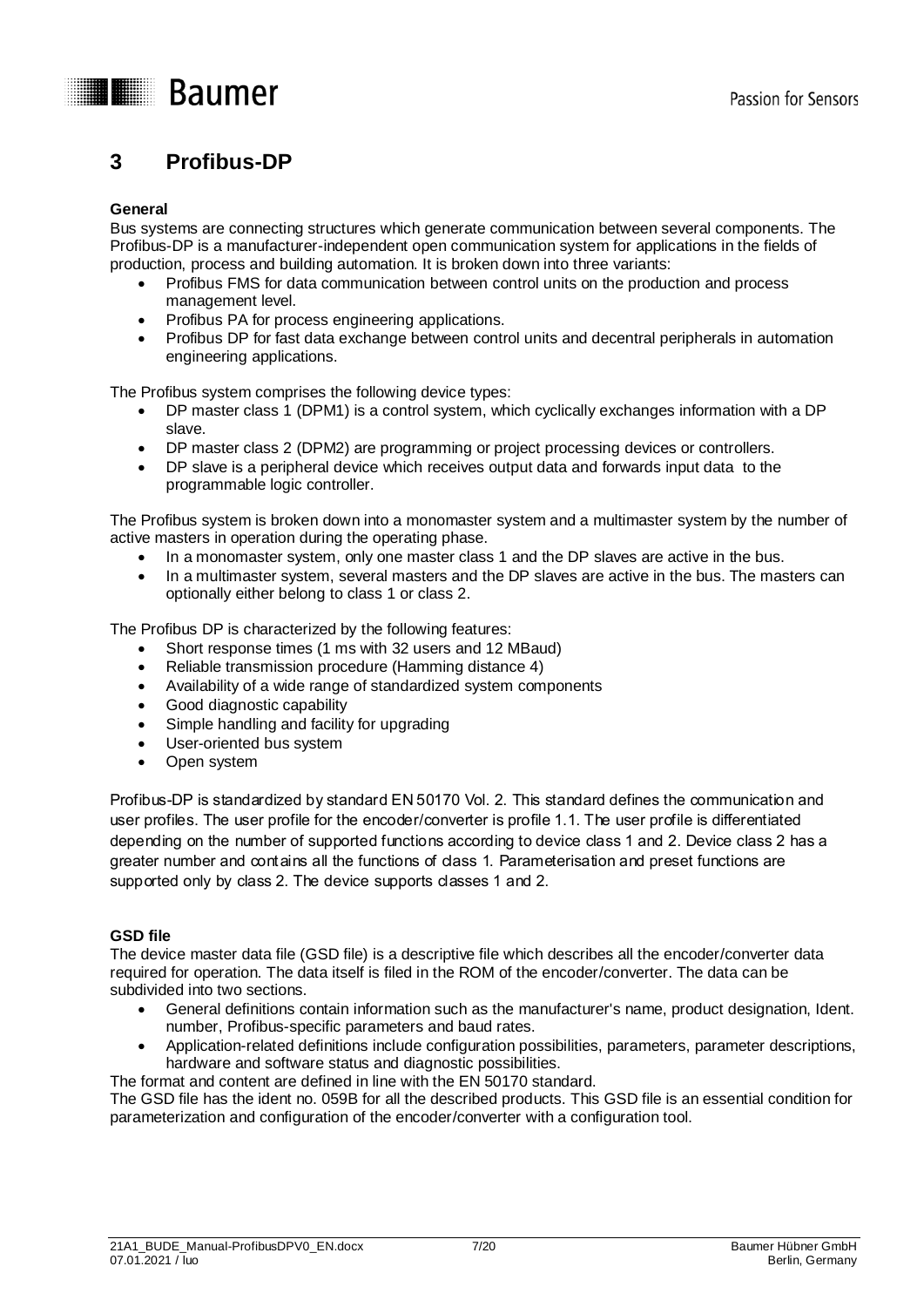

### <span id="page-7-0"></span>**4 Encoder operating parameters**

### **Description of operating parameters**

| <b>Parameter</b>  | <b>Significance</b>                                                                                                                                          |
|-------------------|--------------------------------------------------------------------------------------------------------------------------------------------------------------|
| Sense of rotation | AMG/HMG/PMG                                                                                                                                                  |
|                   | Behaviour of the output code depending on the sense of rotation of the shaft<br>seen looking at the flange                                                   |
|                   | $CW =$ Increasing values with clockwise rotation                                                                                                             |
|                   | CCW = Increasing values with counterclockwise rotation                                                                                                       |
|                   | <b>HEAG</b>                                                                                                                                                  |
|                   | Behaviour of the Profibus position value depending on the SSI position<br>value                                                                              |
|                   | CW = Increasing Profibus position values at increasing SSI position values<br>CCW = Increasing Profibus position values at decreasing SSI position<br>values |
| Resolution        |                                                                                                                                                              |
|                   | Number of steps per revolution, input in integral steps                                                                                                      |
| Measurement range | Total resolution = number of steps per revolution $x$ number of revolutions,                                                                                 |
|                   | input in integral steps                                                                                                                                      |
| Preset value      | A certain output value is assigned to the current position value (referencing)                                                                               |

### **Description of operating parameter values**

| Parameter         | Value range                    |          | <b>Default setting</b> | Data type    | Info                                   |
|-------------------|--------------------------------|----------|------------------------|--------------|----------------------------------------|
| Sense of rotation | <b>CW/CCW</b>                  |          | <b>CW</b>              | Octet string |                                        |
| Resolution        | 1 to 8192                      | (2000h)  | 8192                   |              | Unsigned 32   13 bit encoder/converter |
|                   | 1 to 262144                    | (40000h) | 262144                 |              | 18 bit encoder/converter               |
|                   | 1 to 8192                      | (2000h)  | 8192                   |              | 29 bit encoder/converter               |
| Measurement       | 1 to 8192                      | (2000h)  | 8192                   |              | Unsigned 32   13 bit encoder/converter |
| range             | 1 to 262144                    | (40000h) | 262144                 |              | 18 bit encoder/converter               |
|                   | 1 to 536870912 (20000000h)     |          | 536870912              |              | 29 bit encoder/converter               |
| Preset value      | 0 to (measurement range $-1$ ) |          | 0                      | Unsigned 32  |                                        |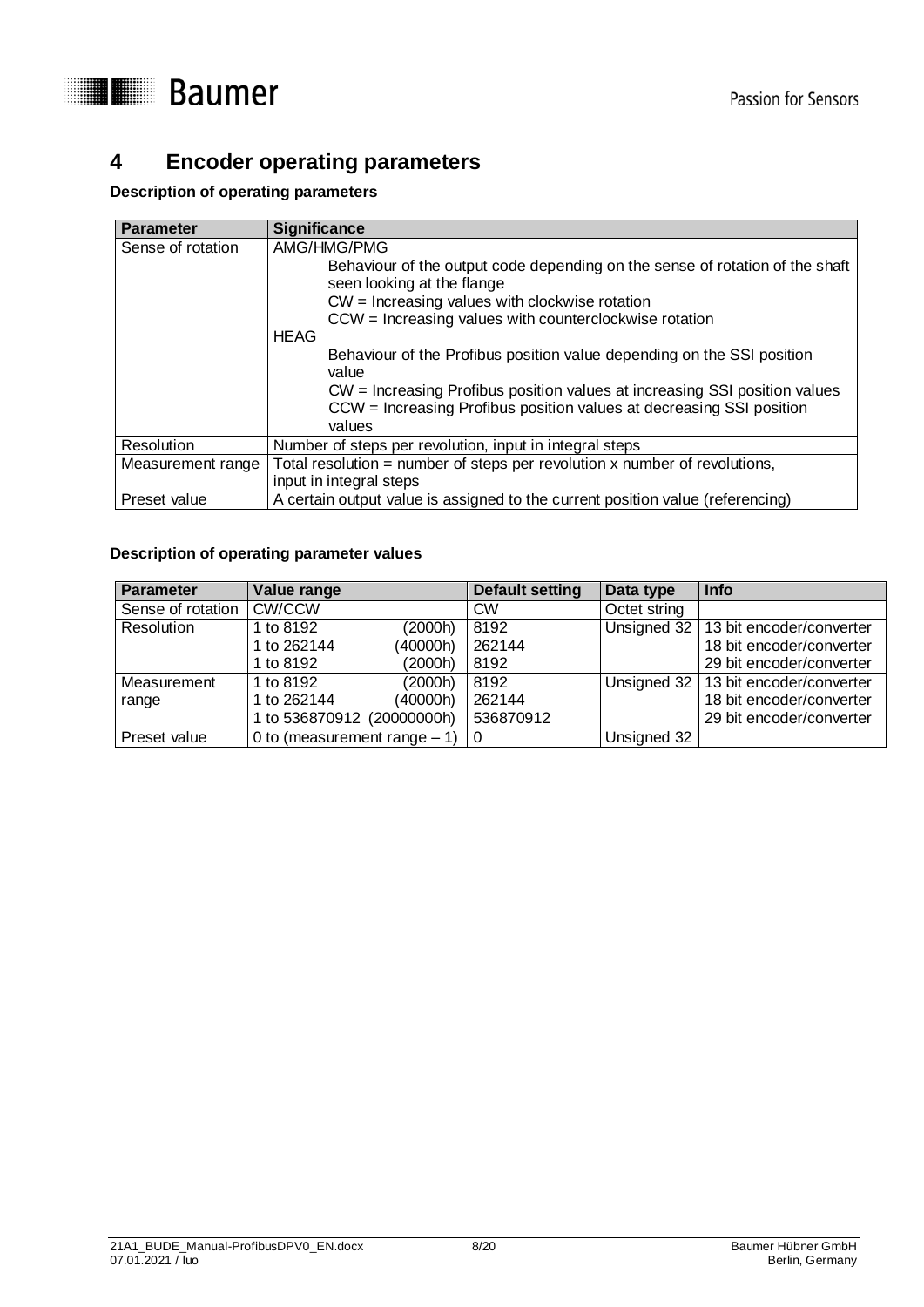

### <span id="page-8-0"></span>**5 Data exchange between Profibus-DP devices**

### <span id="page-8-1"></span>**5.1 Telegram structure**

The diagram illustrates the telegram structure.

### **Telegram structure**

|           | Triggering telegram |                   |             |  |
|-----------|---------------------|-------------------|-------------|--|
|           | Footer info         | Output data       | Header info |  |
| DP Master |                     | DP Slave          |             |  |
|           |                     | Response telegram |             |  |
|           | Header info         | Input data        | Footer info |  |

### <span id="page-8-2"></span>**5.2 Initialization, restarting and user data communication**

Before an exchange of useful information between the master and slave, every slave is re-initialized. The master transmits parameterization and configuration data to the slave. Only when the parameterization and configuration data is in agreement with the data stored in the slave can user data be exchanged. This takes place in the following way:

### **Diagnostic request from the master**

The master transmits a Diagnosis Request to a slave (Slave\_Diag), and the slave responds with a Slave Diagnosis Response.

The master uses this data to check whether the slave exists in the bus and is ready for parameterization and configuration.

### **Parameterization of the slave**

The master transmits a Parameter Request to the slave (Set\_Prm).

The Slave receives information about the current bus parameters, surveillance times and slave-specific parameters via the parameterization data. The parameters are taken over during the project processing phase partially directly or indirectly from the GSD file. The slave compares this parameterization data with its own stored data.

### **Configuration of the slave**

The master transmits a Check Configuration Request (Chk\_Cfg).

The master informs the slave of the scope (number of data bytes) and the structure (data consistency) of the input and output ranges to be exchanged. The slave compares this configuration with its own configuration.

### **Diagnosis request prior to data exchange**

The master transmits another Slave Diagnosis Request (Slave\_Diag), the slave answers with a Slave Diagnosis Response.

The master now checks whether the parameterization and configuration agree with the data stored in the slave. If the data requested by the master is admissible and if no error exists, the slave signals its readiness for the transfer of user data by means of the diagnosis data.

### **Data\_Exchange**

The slave now responds exclusively to the master which has parameterized and configured it. The master transmits a user data request (Data\_Exchange), the slave answers with a user data response. In this response, the slave informs the master whether current diagnosis results are available. The slave only makes known the actual diagnosis and status information after the master's diagnosis telegram.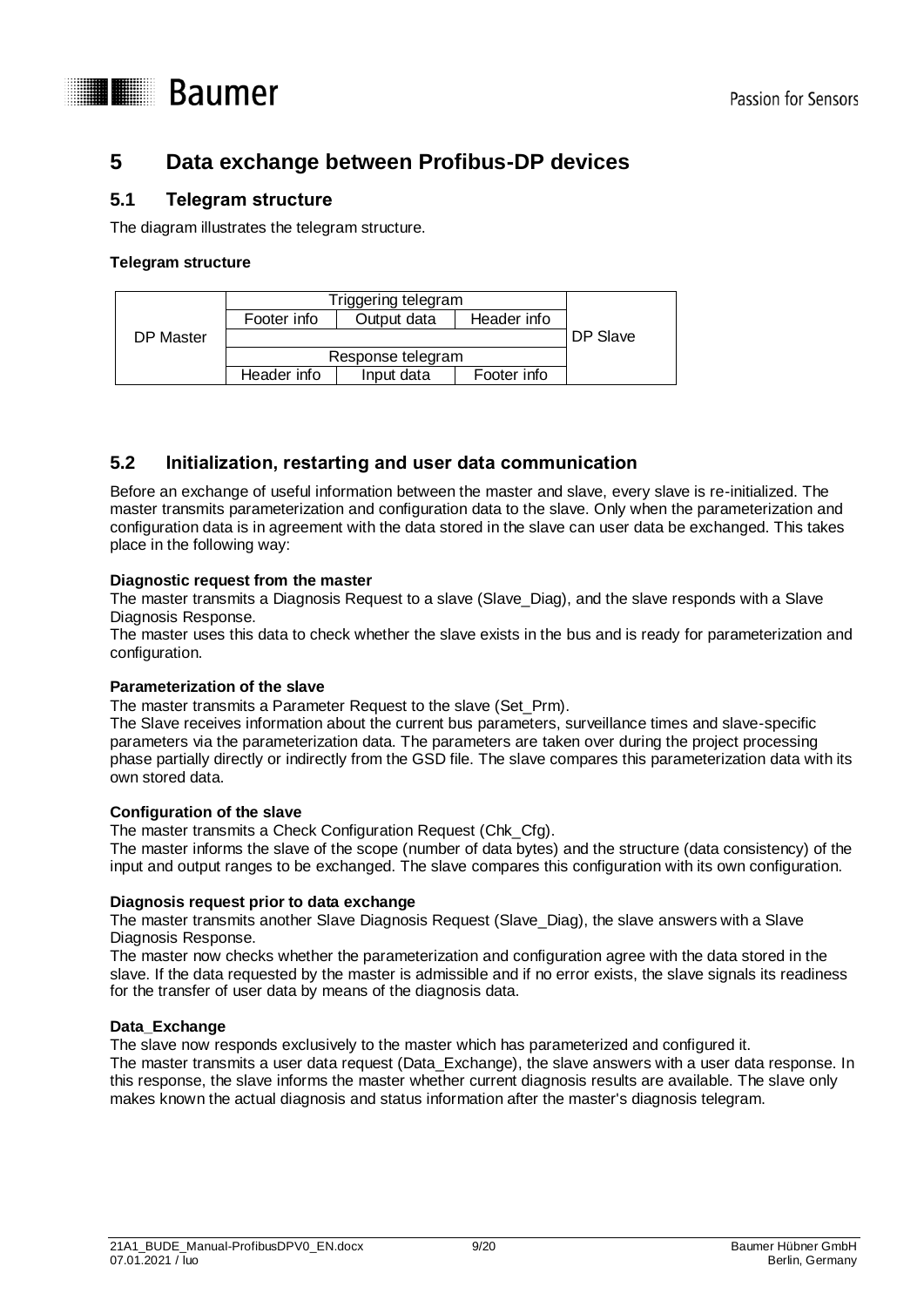

### <span id="page-9-0"></span>**6 Parameterization and configuration**

### <span id="page-9-1"></span>**6.1 Parameterization**

Parameterization refers to the transfer of information which the slave requires for exchanging process data. The information comprises Profibus-specific data (Octets 1 to 6) and user-specific information. The userspecific information can be entered via an input window during the project processing phase. The slave compares the data transmitted by the master with the data it has stored. However, the slave does not inform the master of the result until the diagnosis request following configuration.

### **Description of parameters for the parameterization function (Set\_Prm)**

| <b>Device</b><br>class | <b>Parameter</b>                       | Octet no.  | <b>Significance</b>                                                                                                                                         |
|------------------------|----------------------------------------|------------|-------------------------------------------------------------------------------------------------------------------------------------------------------------|
|                        | <b>Station status</b>                  |            | Definition of Profibus-specific data<br>Sync mode/freeze mode active<br>Response monitoring active<br>Master assigned                                       |
|                        | Response monitoring time               | $2$ to $3$ | Recognition of master failure, master must respond<br>within this period                                                                                    |
|                        | Min. station delay responder<br>(tsdr) | 4          | Minimum time which the slave must wait until it may<br>respond to a request by the master                                                                   |
|                        | Ident_number                           | $5$ to $6$ | Device identifier which must be unique for each type of<br>device, saved and reserved by the PNO                                                            |
|                        | Group_ident_number                     | 7          | Profibus-specific data                                                                                                                                      |
|                        | Operating parameter                    | 8          | Profibus-specific data                                                                                                                                      |
| 1                      | Operating parameter                    | 9          | Definition of application-specific data<br>Counting direction<br>Functional scope of the encoder, defined in<br>appliance class 1 and 2<br>Scaling function |
| 2                      | Singleturn resolution                  | 10 to 13   | Definition of the number of measurement steps per<br>revolution                                                                                             |
| 2                      | Total resolution in steps              | 14 to 17   | Definition of the total resolution in steps<br>Total resolution is the number of measurement steps x<br>the number of revolutions                           |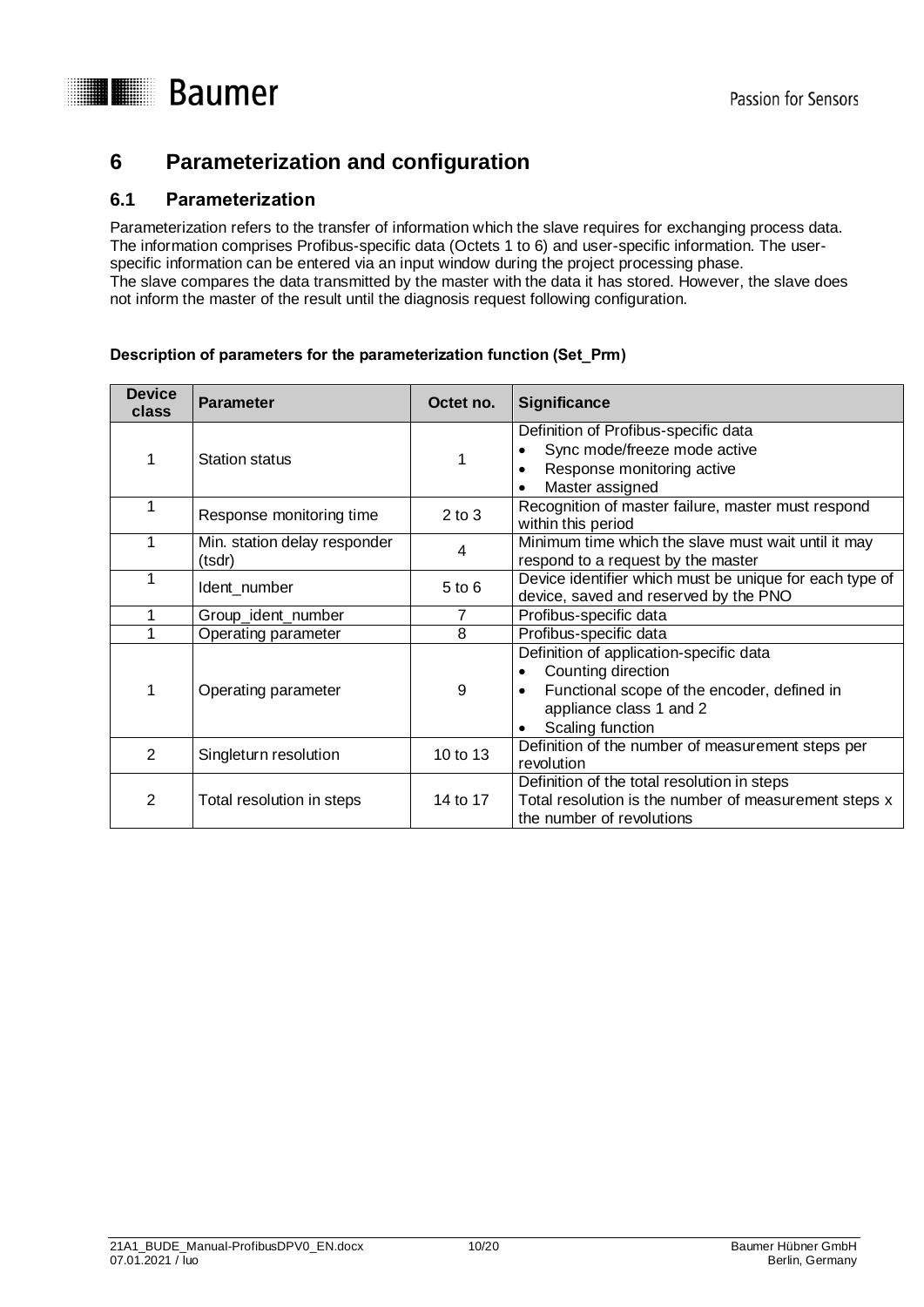

### **Value of parameters of the parameterization function (Set\_Prm)**

| <b>Device</b><br>class | <b>Parameter</b>                   | Data type    | <b>Octet</b><br>no. | Value range                                                                                                                                          | Default value in the<br><b>GSD file</b>                                                                                                            |
|------------------------|------------------------------------|--------------|---------------------|------------------------------------------------------------------------------------------------------------------------------------------------------|----------------------------------------------------------------------------------------------------------------------------------------------------|
| 1                      | <b>Station status</b>              | Octet string | 1                   |                                                                                                                                                      | Sync and freeze mode<br>supported<br>Supported baud rates                                                                                          |
| 1                      | Response monitoring<br>time        | Octet string | $2$ to $3$          |                                                                                                                                                      | Profibus-specific data                                                                                                                             |
| 1                      | Minimum Station Delay<br>Responder | Octet string | $\overline{4}$      |                                                                                                                                                      | Baud rate dependent                                                                                                                                |
| 1                      | Ident-Number                       | Octet string | 5 to 6              |                                                                                                                                                      | 059B                                                                                                                                               |
| 1                      | Group Ident Nr.                    | Octet string | 7                   |                                                                                                                                                      | 00                                                                                                                                                 |
| 1                      | Operating parameter                | Octet string | 8                   |                                                                                                                                                      | Profibus-specific data                                                                                                                             |
| 1                      | Operating parameter                | Octet string | 9                   | Bit $0 = 0/1$ CW/CCW<br>$\bullet$<br>Bit $1 = 0/1$<br>$\bullet$<br>Device class 2 off/on<br>Bit $3 = 0/1$ Scaling<br>$\bullet$<br>function<br>off/on | <b>CW</b><br>$\bullet$<br>Class 2 Device class 2 on<br>Scaling function on<br>$\bullet$                                                            |
| $\overline{2}$         | Singleturn resolution              | Unsigned 32  | 10 to 13            | Octet 10 is MSB<br>1 to 8192<br>1 to 262144<br>1 to 8192                                                                                             | 8192<br>(2000h) 13 bit<br>encoder/converter<br>(40000h) 18 bit<br>262144<br>encoder/converter<br>(2000h) 29 bit<br>8192<br>encoder/converter       |
| $\overline{2}$         | Total resolution in steps          | Unsigned 32  | 14 to 17            | Octet 14 is MSB<br>1 to 8192<br>1 to 262144<br>1 to 536870912                                                                                        | 8192<br>(2000h) 13 bit<br>encoder/converter<br>262144<br>(40000h) 18 bit<br>encoder/converter<br>536870912 (20000000h) 29 bit<br>encoder/converter |

### <span id="page-10-0"></span>**6.2 Configuration**

Configuration refers to the definition of type, length and data direction of the process data, as well as the way in which the data is further processed. The type stipulates the data type and whether the data is contiguous (consistent). The length determines the number of data bytes available for use. The data direction defines whether data is transferred from master to slave or vice versa. The encoder/converter is able to read preset values or transmit position values. The length is optionally 1 or 2 words, and the data is consistent in both cases. The configuration is compared with the configuration stored in the slave. The slave informs the master of the result in the following diagnosis request.

Position values of the encoder from the view point of the master are input data, preset values and output data.

| <b>Device</b><br>class | Configura-<br>tion | <b>Significance</b>                                                                                                      |
|------------------------|--------------------|--------------------------------------------------------------------------------------------------------------------------|
|                        | D <sub>1</sub> h   | 2 words input data with data consistency for position values up to max. 29 bit                                           |
| 2                      | F <sub>1</sub> h   | 2 words output data with data consistency for preset value up to max. 29 bit<br>2 words input data with data consistency |
|                        | D <sub>0</sub> h   | 1 word input data with data consistency for position values to max. 15 bit                                               |
| 2                      | F <sub>0</sub> h   | 1 word output data with data consistency for preset value up to max. 15 bit<br>1 word input data with data consistency   |

### **Admissible configurations**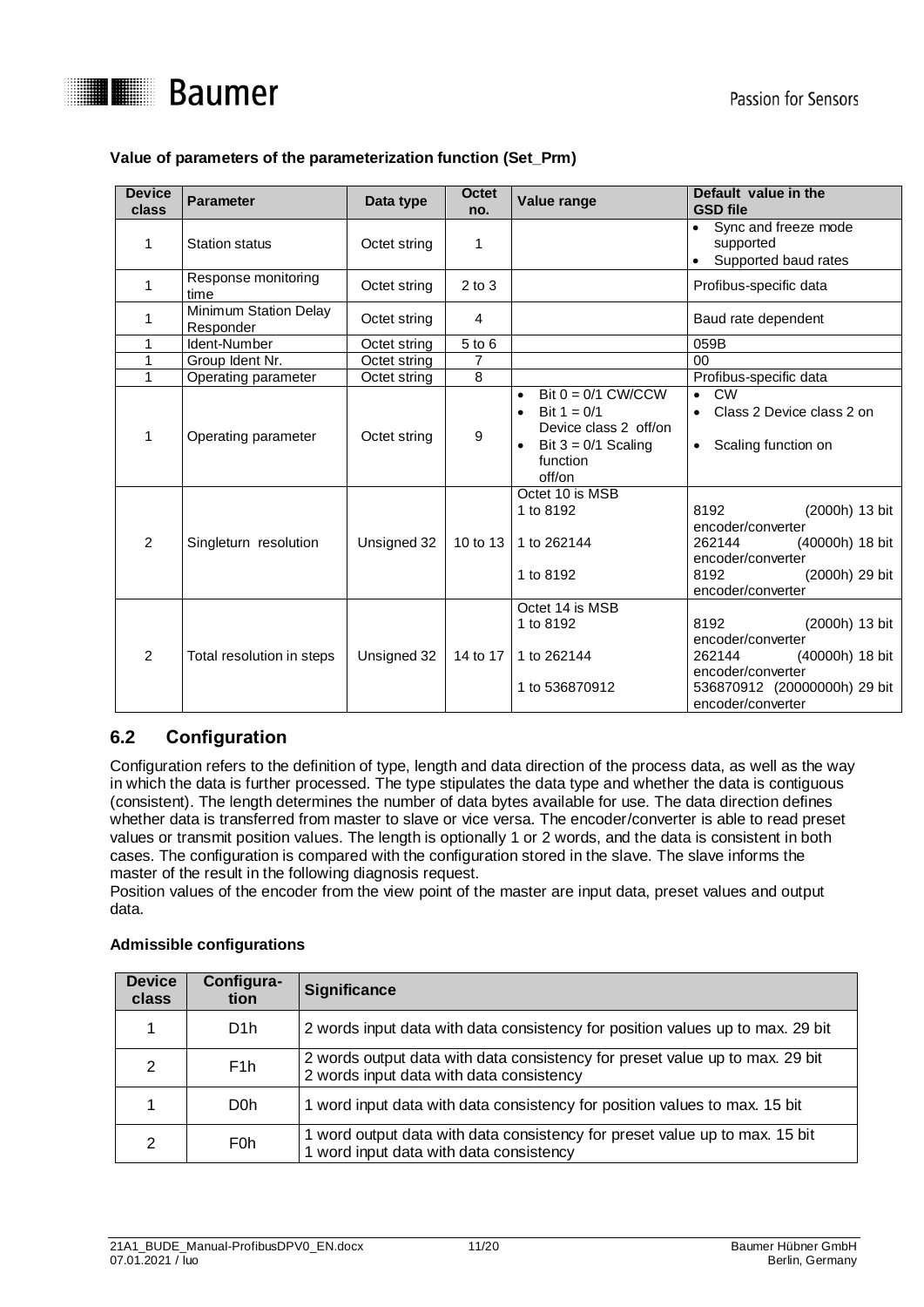

### <span id="page-11-0"></span>**7 Diagnostic messages**

Diagnostic messages contain data relating to the respective status of the encoder. The diagnostic signals comprise Profibus-relevant information and device-specific information. The master controls communication with the slave using this information, or forwards it to the higher-level system.

The master requests diagnosis data both prior to parameterization and after configuration of the slave. This ensures that the slave is present in the bus and that the data stored in the control system software is in agreement with the data stored in the slave. The slave can also register a diagnosis event in the Data\_Exchange mode. The master then requests the diagnosis data. The user-specific information is defined in the EN 50170 standard under Encoder profile 1.1.

The display element integrated in the bus cover (dual red/green LED) indicates part of this information.

### <span id="page-11-1"></span>**7.1 Description of the diagnosis data Slave\_Diag**

| <b>Device</b><br>class | Diagnosis data               | Octet no.      | <b>Significance</b>                                                                                                                                                                                                      |
|------------------------|------------------------------|----------------|--------------------------------------------------------------------------------------------------------------------------------------------------------------------------------------------------------------------------|
| 1                      | Station status 1             | 1              | Status of<br>Parameterization<br>$\bullet$<br>Configuration<br>$\bullet$<br>Diagnostic data (Diag.ext. bit and Diag.stat. bit in case of<br>alarm and warning signals)                                                   |
| 1                      | Station status 2             | 2              | Status of<br>Response monitoring<br>$\bullet$<br>Freeze or Sync mode                                                                                                                                                     |
| 1                      | Station status 3             | 3              | Not supported                                                                                                                                                                                                            |
| 1                      | Diag Master                  | 4              | Address of the master which first parameterized the slave                                                                                                                                                                |
| 1                      | Ident_number                 | $5$ to $6$     | Device identifier<br>Unique for each device type<br>$\bullet$<br>Reserved and stored with the PNO<br>$\bullet$                                                                                                           |
| 1                      | Extended diagnosis<br>header | $\overline{7}$ | Length of the encoder diagnosis including diagnosis header<br>byte in the case of extended diagnosis                                                                                                                     |
| 1                      | Alarm signals                | 8              | Display of malfunctions which could lead to incorrect position<br>values.<br>Triggered by<br>Code consistency error or inadmissible preset value<br>Preset value is outside the admissible value range.                  |
| 1                      | Operating status             | 9              | Indication of supported user-specific data<br>Counting direction<br>$\bullet$<br>Functional scope of the encoder, defined in device class 1<br>$\bullet$<br>and 2<br>Extended diagnosis<br>Scaling function<br>$\bullet$ |
| 1                      | Encoder type                 | 10             | Indication of encoder type                                                                                                                                                                                               |
| 1                      | Steps per revolution         | 11 to 14       | Maximum resolution per revolution of the encoder                                                                                                                                                                         |
| 1                      | Number of revolutions        | 15, 16         | Maximum number of revolutions of the encoder                                                                                                                                                                             |
| $\overline{2}$         | Additional alarm signals     | 17             | Not supported                                                                                                                                                                                                            |
| $\overline{2}$         | Supported alarm signals      | 18             | Indication of which alarm is supported<br>Incorrect position value<br>$\bullet$                                                                                                                                          |

Continued on the next page.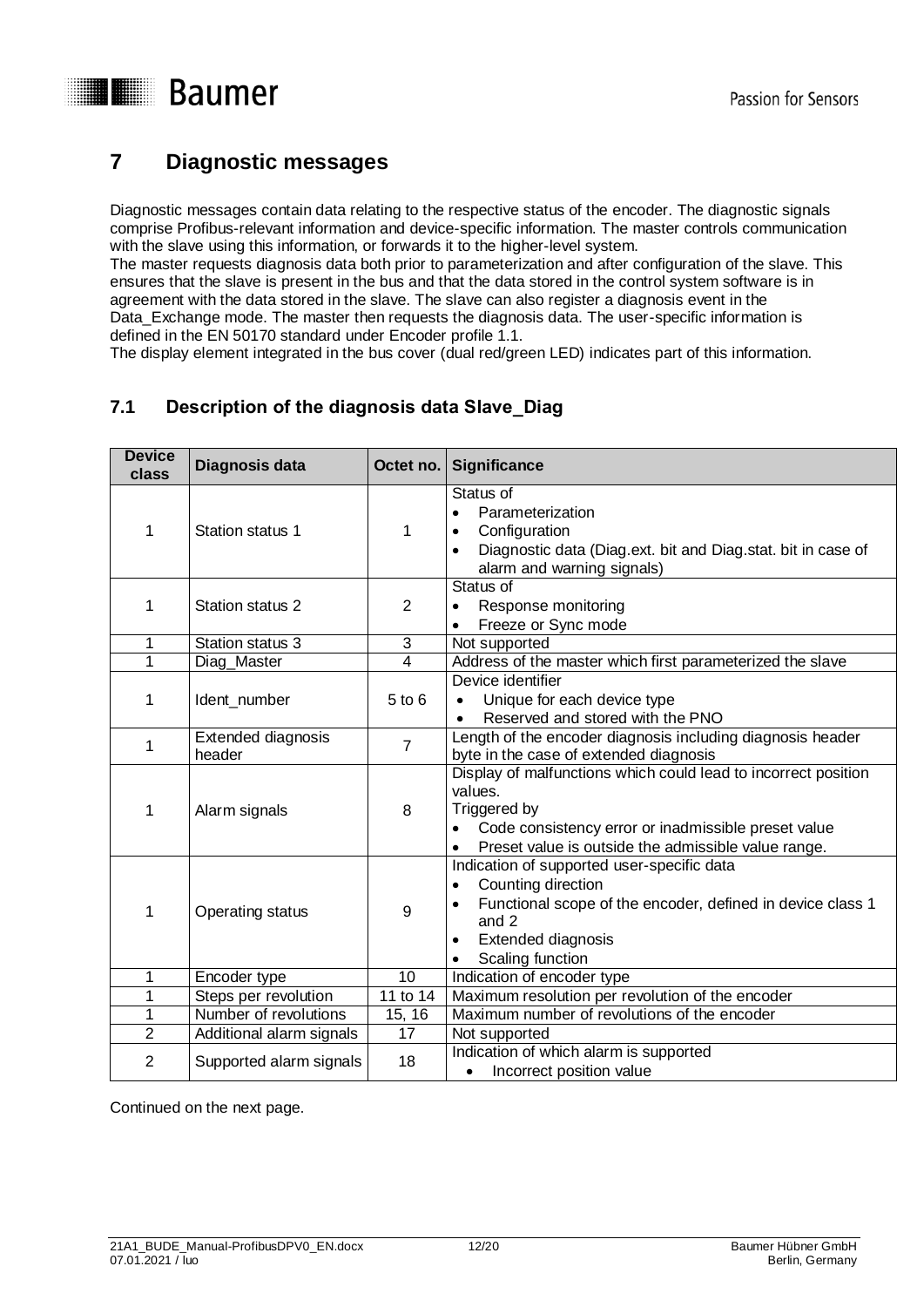

### **Description of diagnosis Slave\_Diag (contd.)**

| <b>Device</b><br>class | Diagnosis data               | Octet no. | <b>Significance</b>                                                                                                                                                                                                                                       |
|------------------------|------------------------------|-----------|-----------------------------------------------------------------------------------------------------------------------------------------------------------------------------------------------------------------------------------------------------------|
| 2                      | Warnings                     | 20, 21    | Indicates when parameters are not within the admissible<br>tolerance. In contrast to alarm signals, these events do not<br>result in incorrect position values.<br>Voltage of the lithium cell has dropped below the critical<br>value (only AMG 81 P 29) |
| 2                      | Supported warning<br>signals | 22, 23    | Indicates which warning signal is supported<br>Voltage of the lithium cell has dropped below the<br>prescribed value (only AMG 81 P 29)                                                                                                                   |
| $\mathcal{P}$          | Profile version              | 24, 25    | Profile version of the encoder profile in revision number and<br>index                                                                                                                                                                                    |
| 2                      | Software version             | 26, 27    | Indicates the software version in revision number and index,<br>identical to the indication on the rating plate of the encoder.                                                                                                                           |
| $\overline{2}$         | Operating hours counter      | 28 to 31  | Not supported                                                                                                                                                                                                                                             |
| $\overline{2}$         | Offset value                 | 32 to 35  | Indicates the offset value stored in the EEPROM after a preset                                                                                                                                                                                            |
| $\overline{2}$         | Manufacturer offset          | 36 to 39  | Not supported, reserved for servicing purposes                                                                                                                                                                                                            |
| 2                      | Steps per revolution         | 40 to 43  | Indicates the programmed steps per revolution of the encoder                                                                                                                                                                                              |
| 2                      | Total resolution in steps    | 44 to 47  | Indicates the programmed total resolution in steps of the<br>encoder                                                                                                                                                                                      |
| 2                      | Serial number                | 48 to 57  | Not supported                                                                                                                                                                                                                                             |
| 2                      | Reserved                     | 58, 59    | Not supported, reserved for servicing purposes                                                                                                                                                                                                            |



### **Alarm signal position error**

The alarm signal is triggered by two events:

- Code consistency error due to a malfunction in the optoelectronic/magnetic system or in the attached encoder
- Preset value outside the admissible value range

### AMG/HMG/PMG

The angular position of the shaft is sampled cyclically via the encoded glass panel. Two consecutive position values are compared to each other. If the value change exceeds a certain number of steps, the last position value is implausible. The encoder sets the Ext\_diag. bit and bit 0 to the alarm signal status.

HEAG

Via the ssi interface data words are read cyclically from the attached slave. Two consecutive position values are compared to each other. If the value change exceeds a certain number of steps, the last position value is implausible. The encoder sets the Ext\_diag. bit and bit 0 to the alarm signal status.

In case of a code consistency error, the Ext\_diag. bit is automatically reset after 2.5 s. If a further event occurs during this time, the period is automatically extended by 2.5 s.

In the event of an inadmissible preset value, the Ext\_diag bit remains set until the master has transmitted the correct value.

Code consistency errors and inadmissible preset values are indicated by the display element in the bus cover.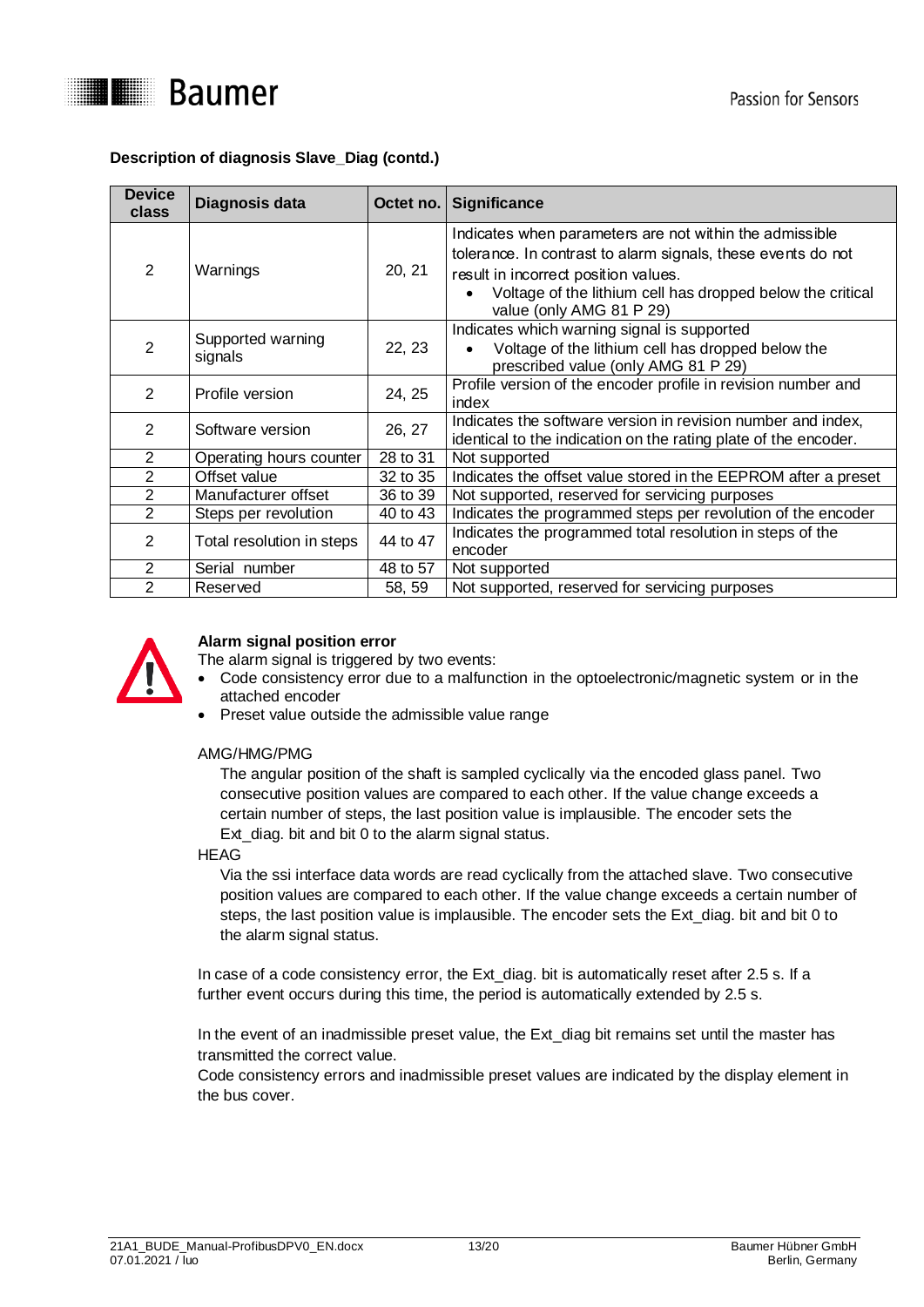

### <span id="page-13-0"></span>**7.2 Parameter values of the diagnosis data Slave\_Diag**

| <b>Device</b><br>class  | Diagnostic data               | Data type           | <b>Octet</b><br>no. | Value range                                                                                                                                                                          |  |  |  |  |  |
|-------------------------|-------------------------------|---------------------|---------------------|--------------------------------------------------------------------------------------------------------------------------------------------------------------------------------------|--|--|--|--|--|
| 1                       | <b>Station status</b>         | Octet string        | $1$ to $3$          | Profibus-specific data                                                                                                                                                               |  |  |  |  |  |
| 1                       | Diag_master                   | Octet string        | 4                   | Profibus-specific data                                                                                                                                                               |  |  |  |  |  |
| 1                       | Ident_number                  | Octet string        | $5$ to $6$          | 059B                                                                                                                                                                                 |  |  |  |  |  |
| 1                       | Extended diagnosis            | Octet string        | 7                   | 16 byte with class<br>57 byte with class 2                                                                                                                                           |  |  |  |  |  |
| $\mathbf{1}$            | Alarm signals                 | Octet string        | 8                   | Bit $0 = 1$ position error                                                                                                                                                           |  |  |  |  |  |
| 1                       | Operating status              | Octet string        | 9                   | Bit $0 = 0$ CW<br>Bit $0 = 1$ CCW<br>Bit $1 = 1$ (Encoder supported Class 2 functionality)<br>Bit $3 =$ Scaling function on/off                                                      |  |  |  |  |  |
| 1                       | Encoder type                  | Octet string        | 10                  | 01h = Multiturn / 00h = Singleturn                                                                                                                                                   |  |  |  |  |  |
| 1                       | Singleturn resolution         | Unsigned 32         | 11 to 14            | Octet 11 is MSB<br>8192<br>(2000h) 13 bit encoder/converter<br>262144<br>(40000h)<br>18 bit encoder/converter<br>8192<br>(2000h)<br>29 bit encoder/converter                         |  |  |  |  |  |
| 1                       | Max. number of<br>revolutions | Unsigned 16         | 15, 16              | Octet 15 is MSB<br>13 bit encoder/converter<br>0<br>(00h)<br>0<br>(00h) 18 bit encoder/converter<br>65535<br>(FFFFh) 29 bit encoder/converter                                        |  |  |  |  |  |
| $\overline{2}$          | Additional alarm signals      | Octet string        | 17                  | Not supported                                                                                                                                                                        |  |  |  |  |  |
| $\overline{c}$          | Supported alarm signals       | Octet string        | 18, 19              | Octet 19<br>Bit $0 = 1$ Position error supported                                                                                                                                     |  |  |  |  |  |
| $\overline{c}$          | Warnings                      | Octet string        | 20, 21              | Octet 21<br>Bit $5 = 1$ Lithium cell voltage drops below specified value<br>(only AMG 81 P 29)                                                                                       |  |  |  |  |  |
| $\overline{c}$          | Supported warning signals     | Octet string        | 22, 23              | Octet 22 is MSB<br>Bit $5 = 1$ lithium cell voltage<br>(only AMG 81 P 29)                                                                                                            |  |  |  |  |  |
| $\overline{c}$          | Profile version               | Octet string        | $\overline{2}4, 25$ | Encoder profile 1.10                                                                                                                                                                 |  |  |  |  |  |
| $\overline{\mathbf{c}}$ | Software version              | Octet string        | 26, 27              | Stored on the rating plate                                                                                                                                                           |  |  |  |  |  |
| $\overline{2}$          | Hours-run counter             | Octet string        | 28 to 31            | Not supported                                                                                                                                                                        |  |  |  |  |  |
| $\overline{c}$          | Offset value                  | Octet string        | 32 to 35            | Dependent on preset value                                                                                                                                                            |  |  |  |  |  |
| $\overline{2}$          | Manufacturer offset           | Octet string        | 36 to 39            | Not supported                                                                                                                                                                        |  |  |  |  |  |
| 2                       | Steps per revolution          | Unsigned 32         | 40 to 43            | Octet 40 is MSB<br>1 to 8192<br>(2000h) 13 bit encoder/converter<br>1 to 262144<br>(40000h) 18 bit encoder/converter<br>1 to 8192<br>(2000h) 29 bit encoder/converter                |  |  |  |  |  |
| $\overline{2}$          | Total resolution in steps     | Unsigned 32         | 44 to 47            | Octet 44 is MSB<br>1 to 8192<br>(2000h) 13 bit encoder/converter<br>1 to 262144<br>(40000h)<br>18 bit encoder/converter<br>1 to 536870912<br>(20000000h)<br>29 bit encoder/converter |  |  |  |  |  |
| 2                       | Serial number                 | <b>ASCII string</b> | 48 to 57            | Not supported<br>"2Ah"                                                                                                                                                               |  |  |  |  |  |
| $\overline{c}$          | Reserved                      | Octet string        | 58, 59              | Reserved for servicing purposes                                                                                                                                                      |  |  |  |  |  |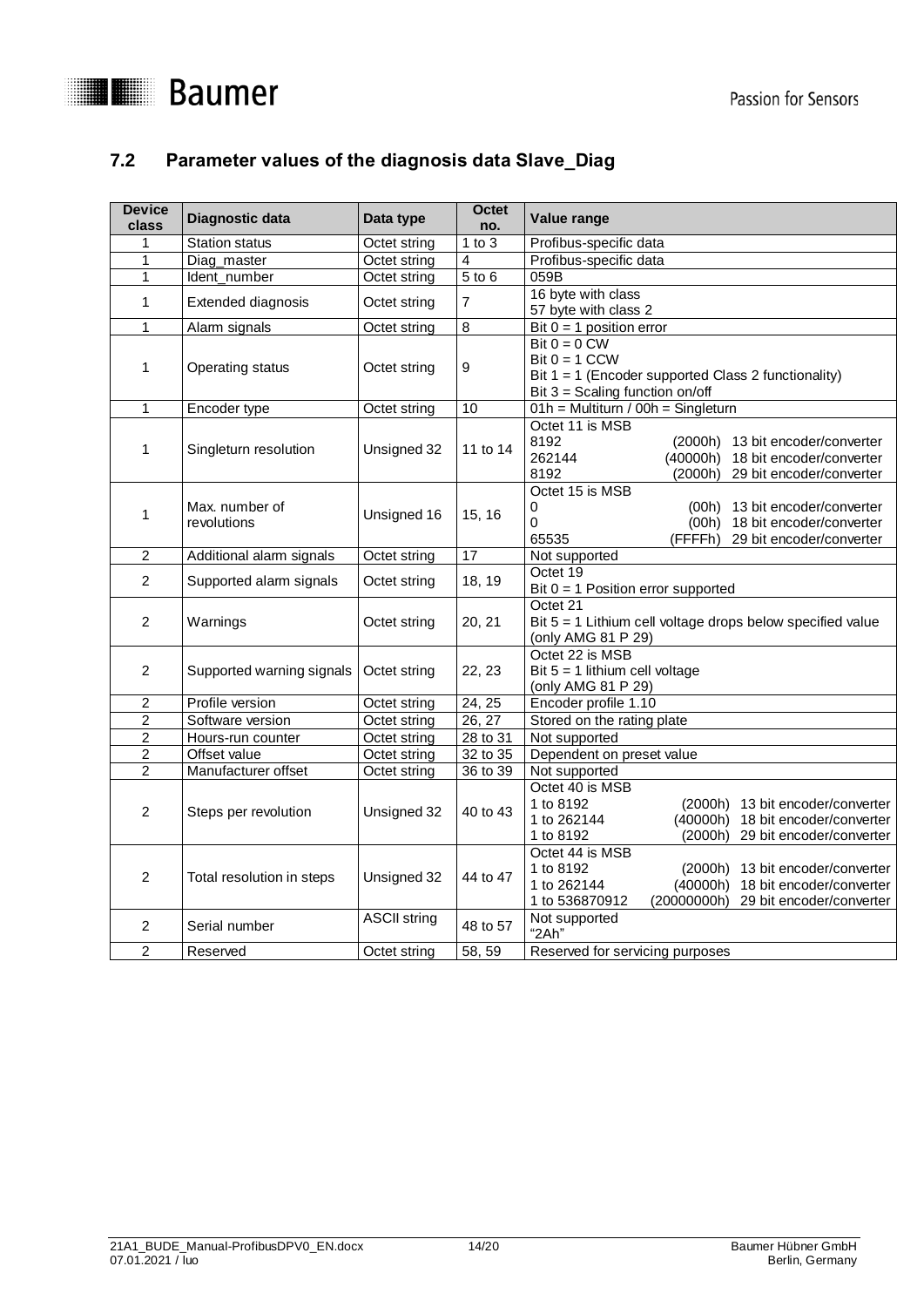

## **THE Baumer**

### <span id="page-14-0"></span>**7.3 User data**

Conversely to diagnostic data, user data is data which refers to the process being monitored or controlled. In the case of this encoder, this data takes the form of the position and where applicable the speed which the Profibus transmits to the control system (master), and in the other direction a preset value with which the encoder (slave) can be pre-set to a certain position value.

User data is exchanged in the Data\_Exchange mode. The framework conditions for the exchange (e.g. encoder resolution, word length) are previously defined in the configuration.

The slave can also indicate the presence of a diagnosis event during data exchange. The master then requests diagnostic and status information by means of a diagnosis request.

In order to set a preset, the master transmits the preset value (depending on the configuration either 16 or 32 bit) to the slave (see "preset function").

In the "Data Exchange" status, the dual LED lights up continuously in green on the bus cover.

### <span id="page-14-1"></span>**7.4 Preset function**

The preset function is only available in the encoder's "Class2" operating mode.

The control system can transmit a preset value to the encoder and so set the encoder, given a prescribed mechanical position, to a certain position value. The preset value must lie within the programmed overall measurement range.

To ensure optimum coordination between the mechanical position and the preset value, the preset value should only be set when the encoder is at a standstill. However, where the requirements are not particularly stringent, this can also be performed during rotary movement.

In order to set a preset, the control system transmits the preset value twice to the encoder: Once with the most significant bit (MSB) set and then again with the MSB reset. In this way, the MSB acts in a certain manner as a "clock" bit. For this reason, the transmitted preset value is limited to the value range up to 15 bit (encoder class 2, 16 bit) or 31 bit (encoder class 2, 32 bit).

The first transmission is authoritative in determining the time of acceptance.

Example: Zeroing the encoder (preset value  $= 0$ , encoder class 2, 32 bit) Step 1: Control transmits 8000 0000h (preset adoption) Step 2: Control transmits 0000 0000h (control bit return)

The encoder calculates an offset value for internal purposes from the differential between the current position and preset value. This value generally has no bearing on the application, but can be read out if required among the diagnostic data.

The offset value is stored on a non-volatile basis in an EEPROM chip. The EEPROM is capable of at least 1 million write cycles. However, despite the high number of possible write cycles, frequent program or eventcontrolled preset setting could mean reaching the service life limit. A certain degree of care is therefore called for when designing the control software at this point.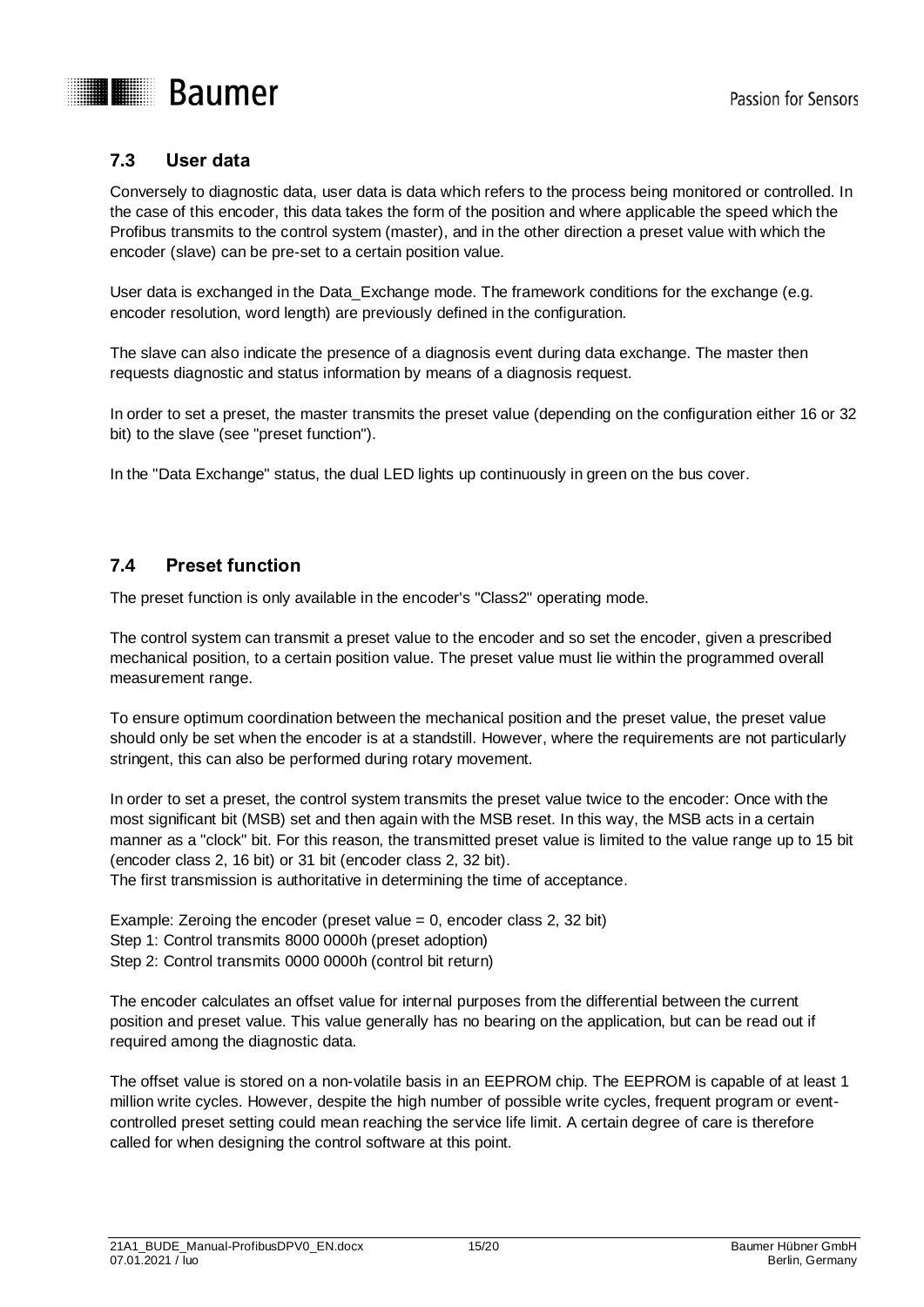

### <span id="page-15-0"></span>**8 Entering parameters**

The following parameter data is stored in the GSD file in the form of 32-bit values (double words, format "unsigned32"):

- Steps per revolution
- Total resolution

Many configuration programs for Profibus masters (including also Step7® from SIEMENS) do not support this word length during parameter input. The upper and lower 16 bits of these parameters ("hi" and "low" block) must accordingly be entered separately, and in decimal form.

In the case of parameters smaller than 65535 (16 bit), all that is necessary is to enter the block "hi" = 0 and the parameter itself is entered directly in the "lo" block.

Parameters greater than 65535 (16 bit), must be separated beforehand using the formula described below and then recalculated. A calculator with hexadecimal function of the type provided among the "Windows accessories" is helpful here.

- Conversion of the required parameter value from the decimal format into hexadecimal format
- Subdivision of the hexadecimal value into two blocks, "hi" and "lo". The block length in each case is two words
- Conversion of the hexadecimal format of the two blocks "hi" and "lo" back into decimal format
- Input into the input mask using the decimal format

### **Example**

| Total resolution                      | $=$ 3600 steps per revolution x<br>256 revolutions | $= 921600$ |
|---------------------------------------|----------------------------------------------------|------------|
| Conversion into hexadecimal<br>format |                                                    | $= E1000h$ |
| Subdivision into "hi"                 |                                                    | $= 000Eh$  |
| Conversion into decimal format        |                                                    | $= 14$     |
| Subdivision into "lo"                 |                                                    | $= 1000h$  |
| Conversion into decimal format        |                                                    | $= 4096$   |
| Total measuring range (units) hi      |                                                    | $= 14$     |
| Total measuring range (units) lo      |                                                    | $= 4096$   |
| Steps per revolution                  | $=$ 3600 steps                                     | $= 3600$   |
| Measuring units per rev. hi           |                                                    | $= 0$      |
| Measuring units per rev. lo           |                                                    | $= 3600$   |

J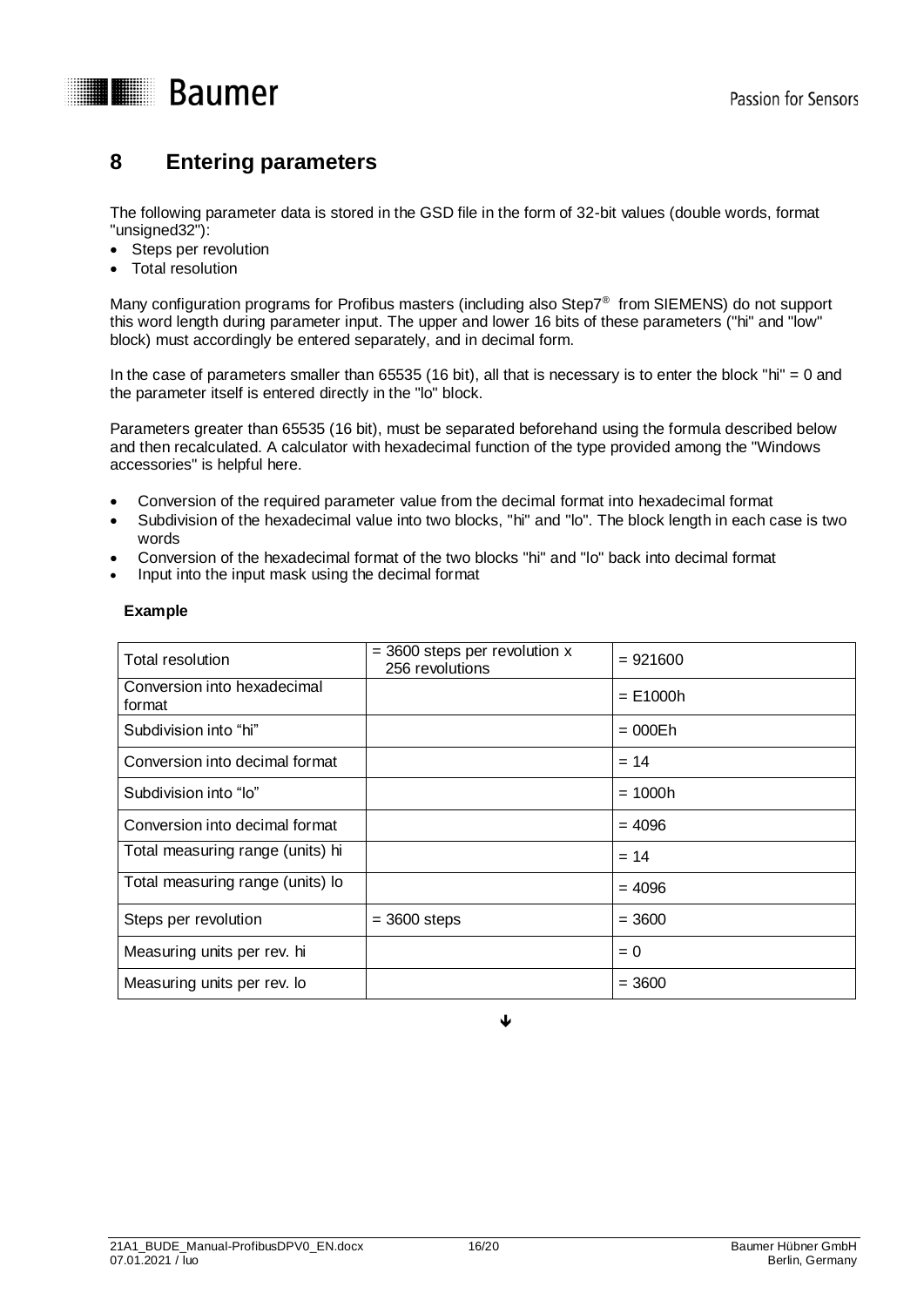

### **Example for entering parameters**

| Eigenschaften - DP-Slave<br>$\vert x \vert$                                                                                                                                                                                                       |                                                                                                       |                    |  |  |  |
|---------------------------------------------------------------------------------------------------------------------------------------------------------------------------------------------------------------------------------------------------|-------------------------------------------------------------------------------------------------------|--------------------|--|--|--|
| Parametrieren<br>Allgemein                                                                                                                                                                                                                        |                                                                                                       |                    |  |  |  |
| Parametername                                                                                                                                                                                                                                     | Wert                                                                                                  |                    |  |  |  |
| Code sequence<br>Class 2 functionality<br>Commissioning diagnostics<br>Scaling function control<br>Measuring units per rev. hi<br>Measuring units per rev. lo<br>Total measuring range(units)hi<br>Total measuring range[units]lo.<br>Speed Scale | Clockwise (CW)<br>Enable<br>No<br>Enable Scaling<br>Ω<br>3600<br>14<br>4096<br>Revolutions per Minute |                    |  |  |  |
|                                                                                                                                                                                                                                                   | Hex-Parameter                                                                                         | Wert ändern        |  |  |  |
| 0K                                                                                                                                                                                                                                                |                                                                                                       | Hilfe<br>Abbrechen |  |  |  |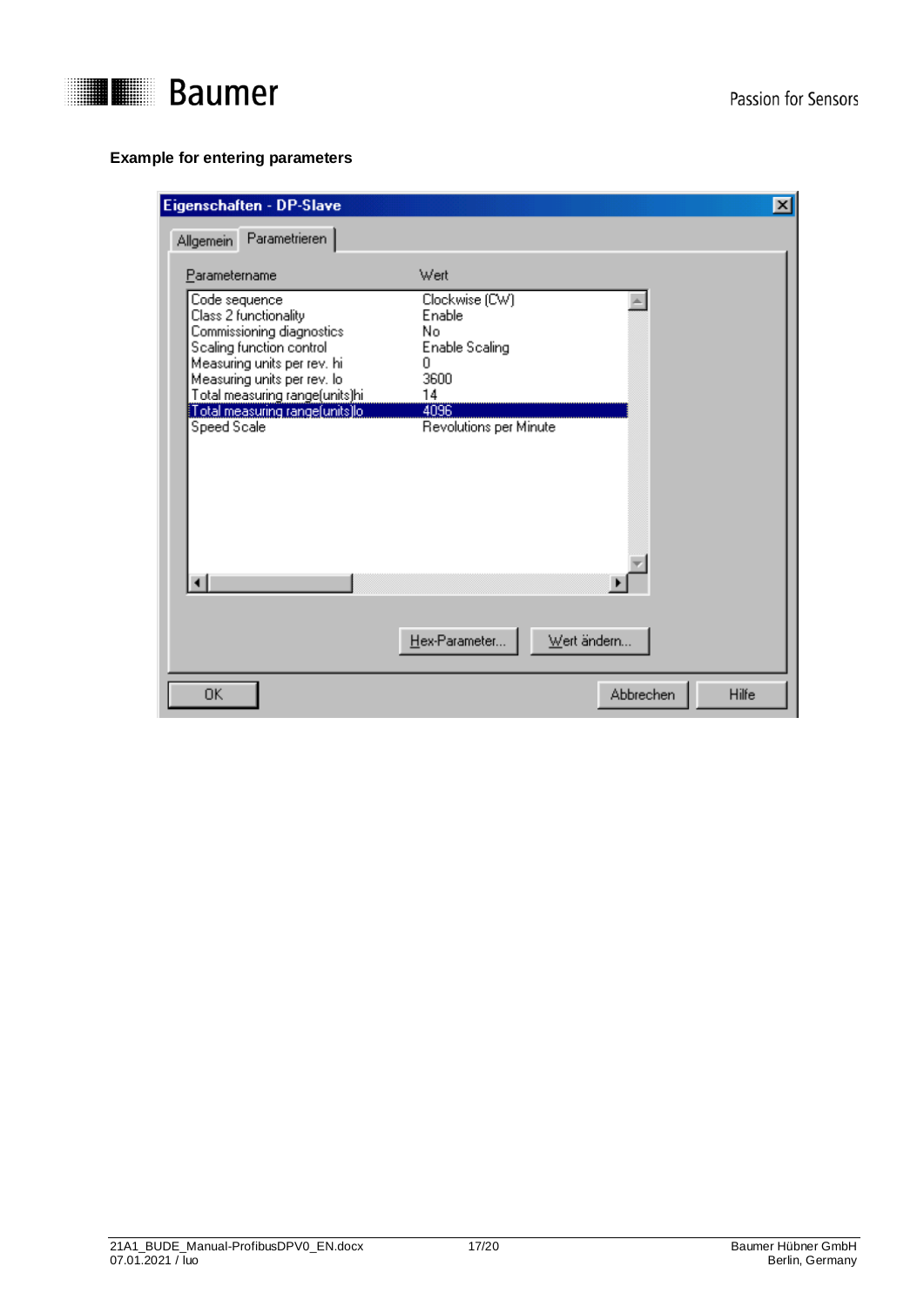

### <span id="page-17-0"></span>**9 Terminal assignment and commissioning**

### <span id="page-17-1"></span>**9.1 Electrical connection**

| Terminal   | <b>Explanation</b>                           |
|------------|----------------------------------------------|
|            | Negative serial data line, pair 1 and pair 2 |
| В          | Positive serial data line, pair 1 and pair 2 |
| UB         | Supply voltage 10 - 30 VDC                   |
| <b>GND</b> | Ground terminal for UB                       |

Terminals with the same designation are connected to each other internally (A and B are each isolated with 100 nH inductivity for 12 Mbaud operation).

### <span id="page-17-2"></span>**9.2 Setting the user address**

The user address is set decimally using two rotary switches in the bus cover. The maximum number of users is 99. The address is read in once during power-up.

Set the user address decimally using the two rotary switches 1 and 2 (default setting 02).



Example: 23

### <span id="page-17-3"></span>**9.3 Terminating resistor**

If the connected encoder is the last one in the bus line, the bus must be terminated with a resistor. The resistors are integrated in the bus cover and are connected using a two-pole DIP switch.

 The internal terminating resistors must be set to "ON" in the last user with the two-pole DIP switch (default setting ON).



both ON = final user both  $OFF = all$  other users

| Clamp       | <b>Resistance</b> |
|-------------|-------------------|
| A to GND    | 390 Ohm           |
| B to $+5$ V | 390 Ohm           |
| A to B      | 220 Ohm           |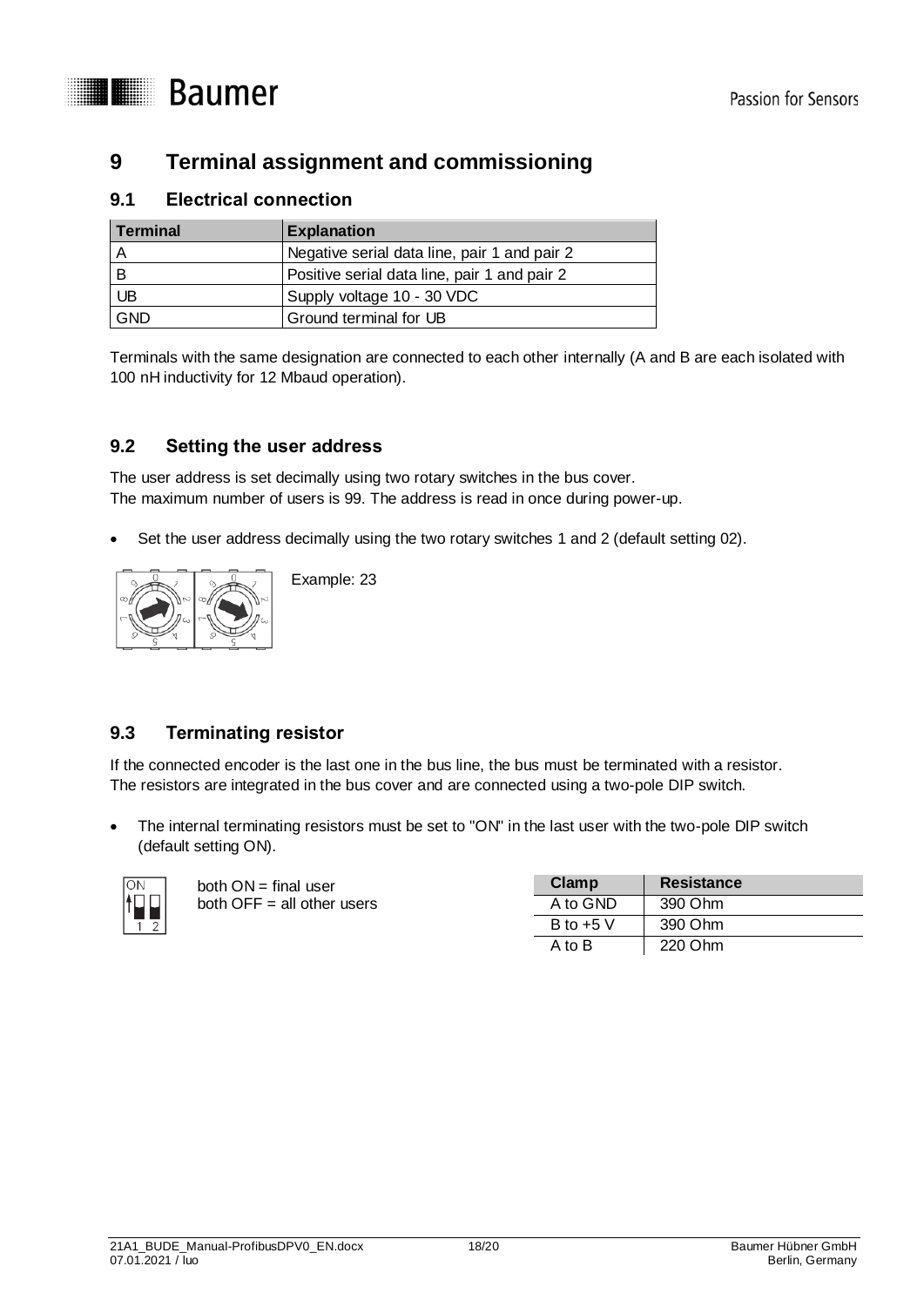

### <span id="page-18-0"></span>**9.4 Connecting the bus cover**

The bus cover must rest fully against the housing and be firmly screwed in place.

- Release both fastening screws of the bus cover.
- Carefully loosen the bus cover and lift off in the axial direction.
- Terminals with the same designation must be internally connected to each other.
- For the separately fed supply voltage, only use cable gland 3. For the bus lines, either cable gland 1 or 2 may be used. Please observe the admissible cable cross-sections.
- Guide the cores the shortest way from the cable gland to the terminal strip.
- Seal up the unused cable gland using a sealing bolt (included in the delivery).
- Mounting of the cable
	- o Release the cap nut of the cable gland.
	- $\circ$  Push the cap nut and seal insert with contact sleeve onto the cable sheath.
	- $\circ$  Strip the cable sheath and cores, shorten the shield film where this exists (see Fig.)
	- o Bend over the braided screen by appr. 90°.
	- $\circ$  Push the sealing insert with contact sleeve along as far as the braided shield. Insert the sealing insert with contact sleeve and cable flush into the cable gland and tighten the cap nut.
	- o Insert the cores into the terminal strip and screw tight, observing the admissible core crosssection. In the case of flexible cores, use isolated ferrules.



### For standard encoder



- Carefully plug the bus cover onto the D-SUB plug of the basic encoder/converter, then press only via the sealing rubber, taking care not to tilt it. The bus cover must rest fully against the basic encoder.
- Tighten both the fastening screws firmly in the same direction.

*The encoder housing/converter and braided shield of the connecting cable are only ideally connected if the bus cover is resting fully on the basic encoder/converter (positive locking).*